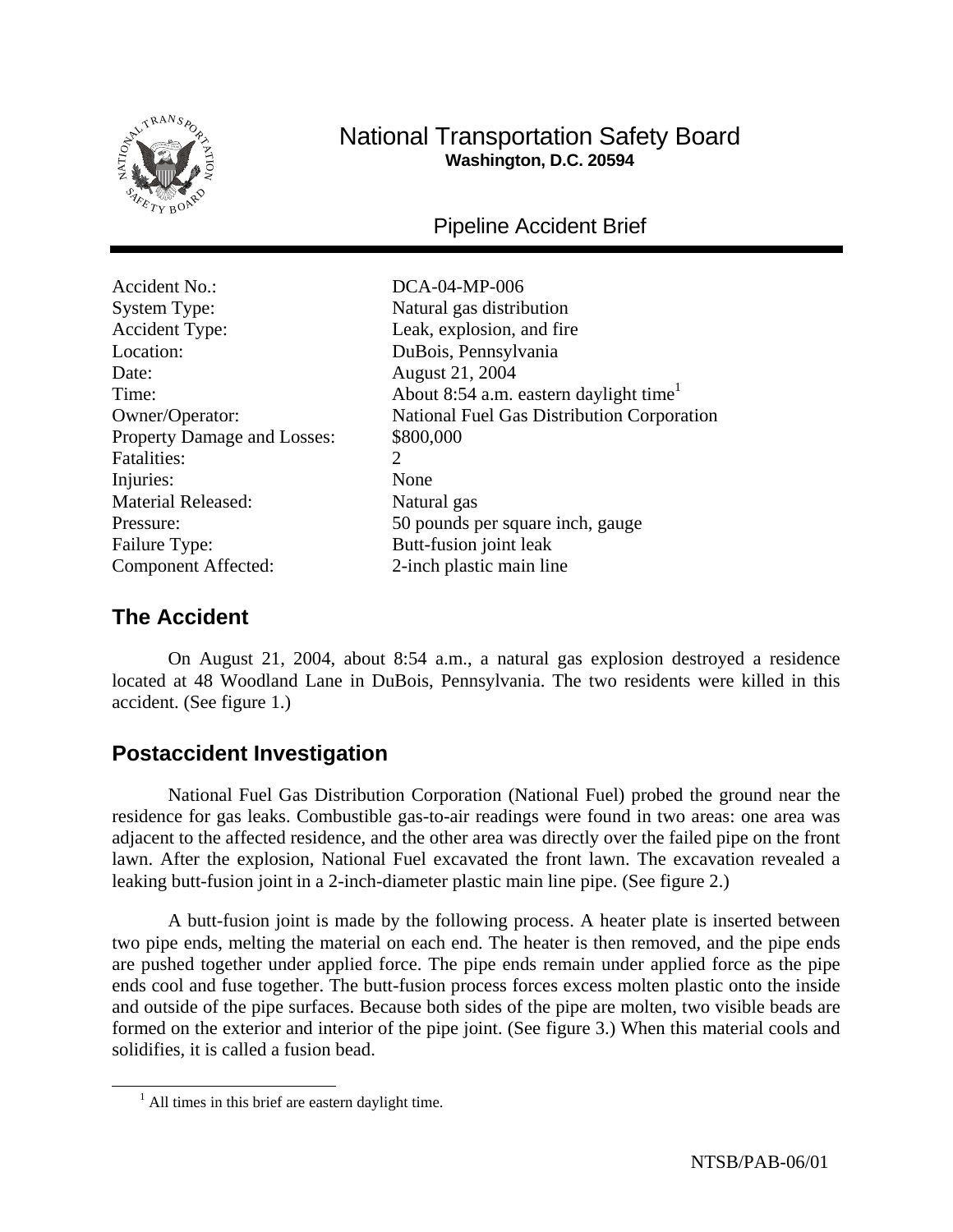

**Figure 1.** Damage to 48 Woodland Lane.

National Fuel began excavating the accident site before National Transportation Safety Board investigators arrived. During the excavation, National Fuel accidentally severed the plastic pipe within a few feet of the butt-fusion joint. Because of this mishap, Safety Board investigators could not determine the undisturbed position of the pipe to assess its bending. Only a small ligament remained connected at the butt-fusion joint, making it impossible to directly test the strength of the joint.

The Safety Board's examination of the butt-fusion joint linked to the explosion indicates that the bead widths were not uniform.<sup>2</sup> The bead width on one side of the butt-fusion joint ranged from 0.0535 inch to 0.1135 inch. On the other side of the joint, the bead width ranged from 0.0745 inch to 0.1060 inch. The total bead width ranged from 0.1315 inch to 0.2045 inch. The joint was found to have been visibly mitered,<sup>3</sup> having about a  $2^{\circ}$  angle. Mitering can concentrate stresses. No evidence was found indicating that the joint was significantly misaligned.<sup>4</sup>

 <sup>2</sup> <sup>2</sup> See butt-fusion criteria discussed in the section titled *Butt-Fusion Procedures and Inspection Criteria*, *Preaccident.*

<sup>&</sup>lt;sup>3</sup> Mitered means a butt-fusion joint that is not joined with an 180° angle from each pipe. In this report, mitering refers to a small angle made unintentionally in the field, not a large angle made intentionally as a pipe bend.  $\overline{A}$ *visible miter* is a joint that has an angle detectable by the unaided eye.

<sup>&</sup>lt;sup>4</sup> *Misaligned* means a butt-fusion joint in which the two pipes are not evenly lined up relative to each other, exhibiting a high-low disjuncture at the point of fusion.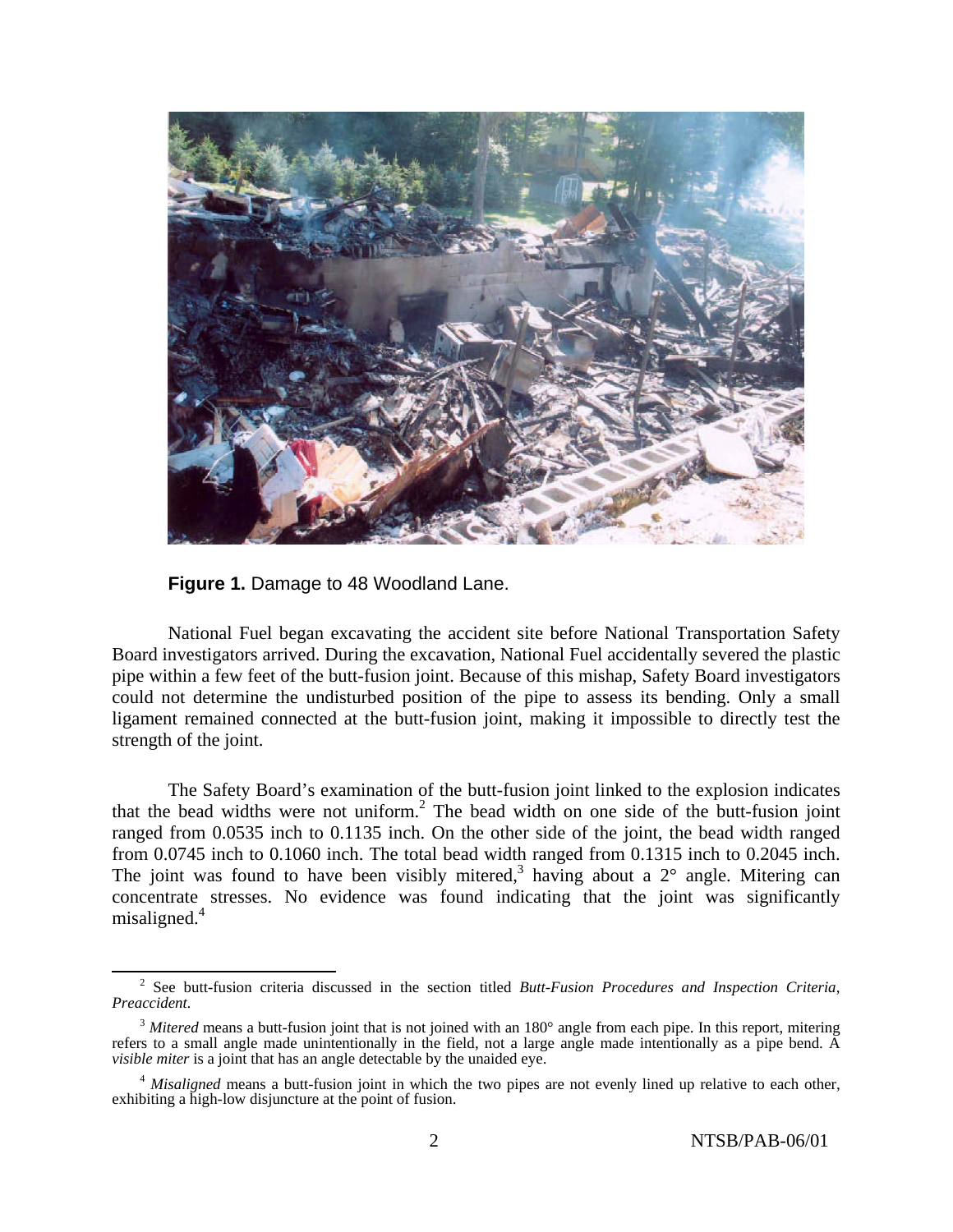

**Figure 2.** Excavated butt-fusion joint.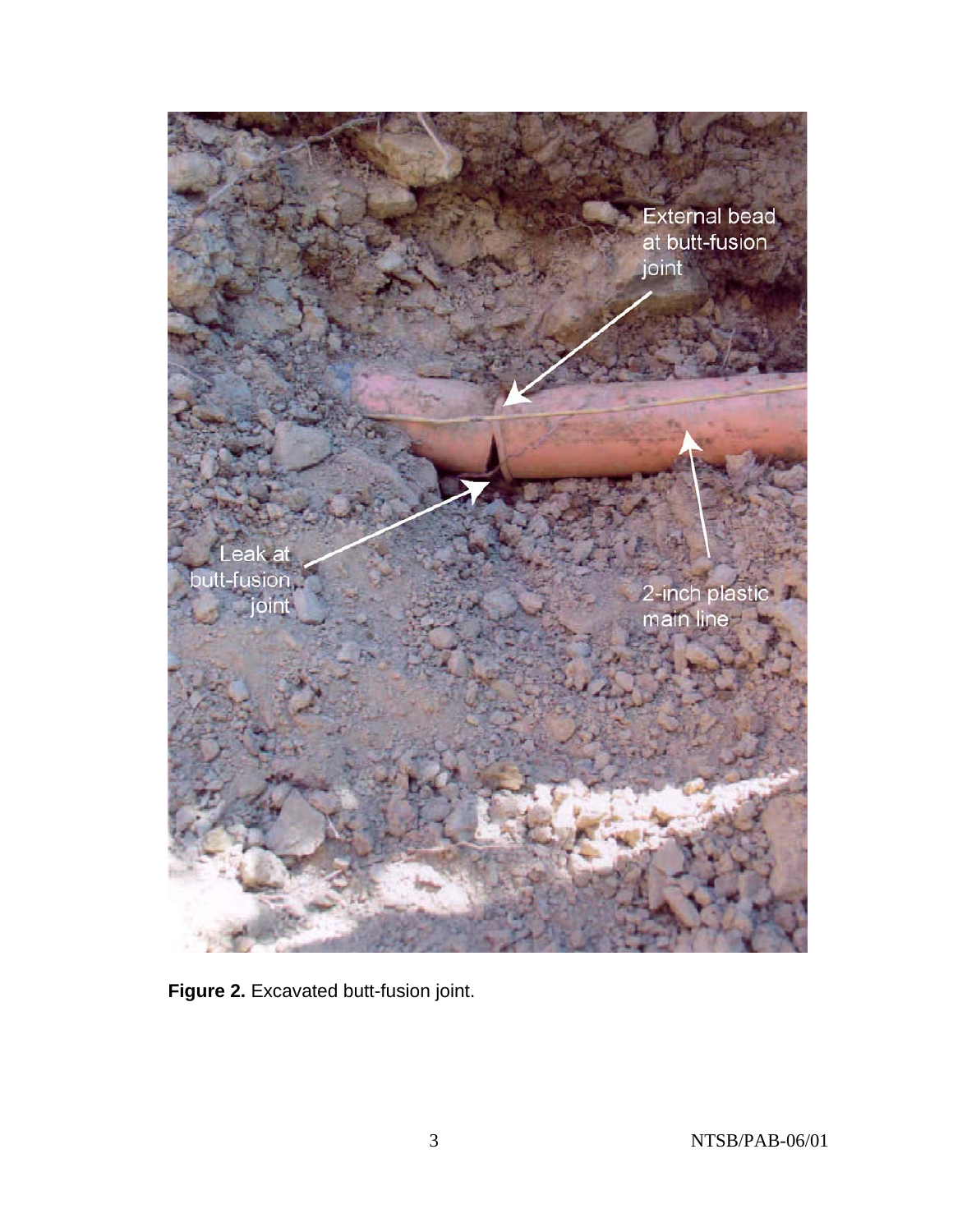

**Figure 3.** Optimal butt-fusion joint as illustrated in Uponor's Heat Fusion Installer Qualification Manual.

At the same location where the external bead width was thinnest, the bead was distorted. The external bead on one side of the joint was larger than the bead on the other side. The boundary between the two beads was indistinct. The internal bead was also distorted, with the bead on one side of the joint higher than the other side. On one side of the joint, the internal bead had numerous pockmarks.<sup>5</sup> On the other side, small globules of plastic adhered to the bead, which is consistent with material being pulled from one bead and deposited on the other bead when the joint was made.

The fracture between the two pipe ends closely followed the plane of the center of the butt-fusion joint. (See figure 4.) The external bead remained attached to one piece of the pipe, and the internal bead remained attached to the other piece of the pipe. (See figure 5.)

 <sup>5</sup> *Pockmarks* may indicate a less than optimal butt fusion.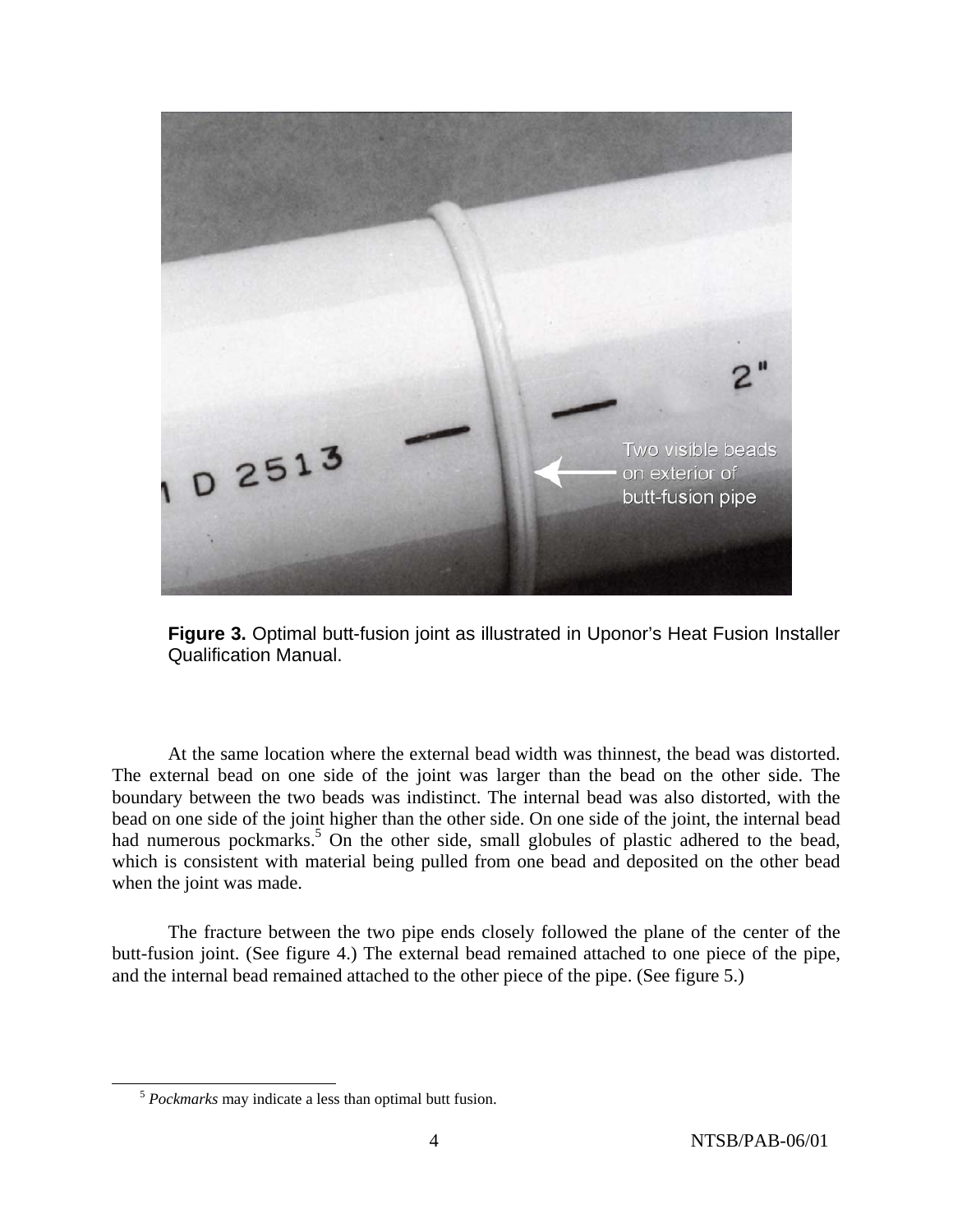





**Figure 5.** View of fracture surface on one piece of pipe. Pipe is oriented as it was found. Fracture origin was at 9 o'clock position as shown. Unlabeled arrows indicate crack propagation directions.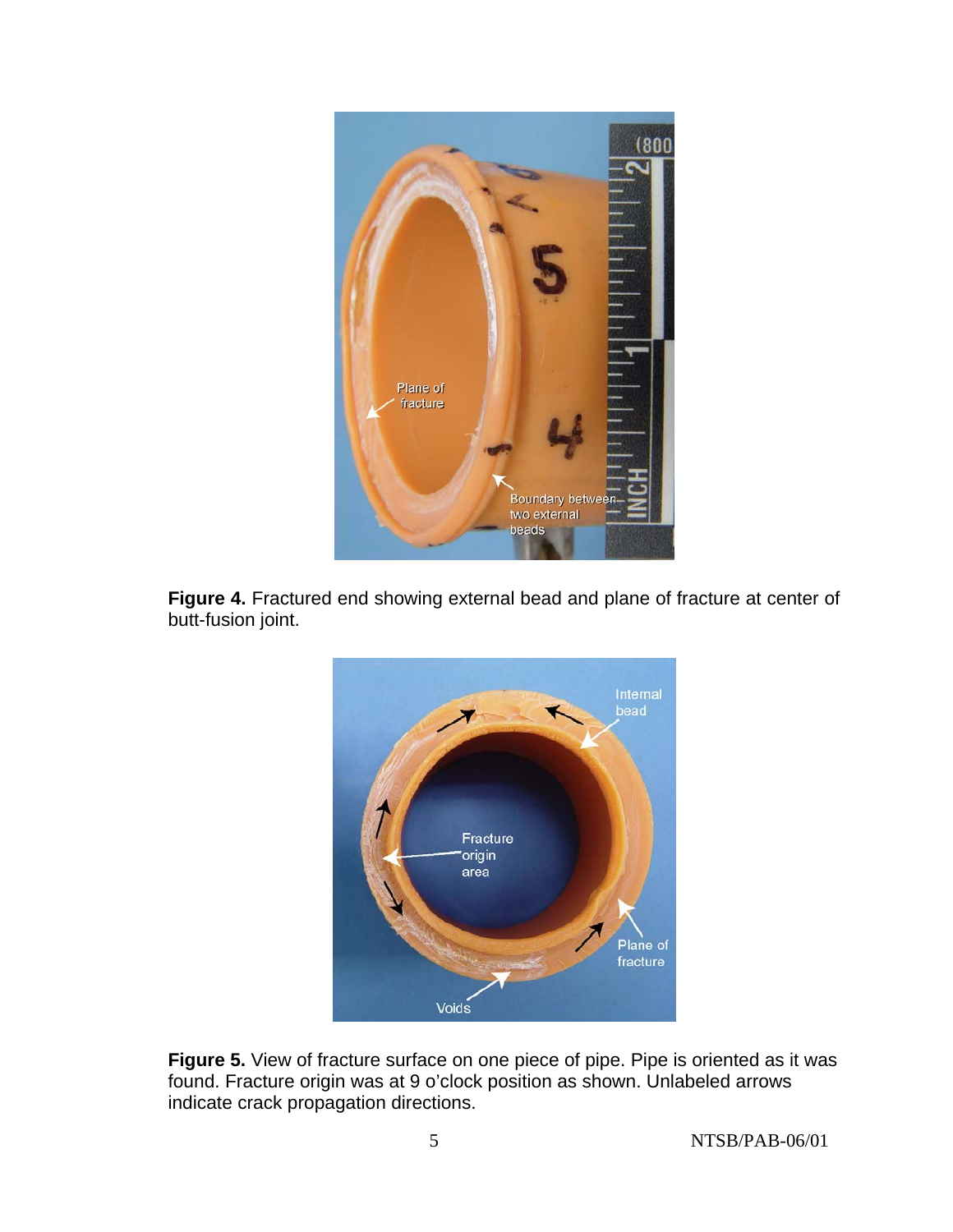The fracture surfaces at the butt-fusion joint were examined using optical microscopy and an environmental scanning electron microscope. The fracture surface exhibited voids where the internal and external beads were distorted. (See figure 6.) Fracture surface features indicated that the crack initiated near the center of the pipe wall within the butt-fusion joint, followed by a slow progressive crack growth.<sup>6</sup> Ductile ribbons of plastic pipe material present at the inner and outer edges of the fracture surface indicated that the crack did not initiate at the notches<sup>7</sup> of either the internal or external beads.

Studies of butt-fusion joints subjected to elevated temperature and high pressure indicate that a fracture occurring in the butt-fusion area will normally start on the pipe wall surface at the notch of the internal bead or, if bending is involved, the fracture would be expected to start at the outer pipe wall surface. However, the initiation of the fracture in the accident pipe near the center of the pipe wall is consistent with inadequate fusion of the joint.



### **Figure 6.** Voids in central portion of fracture surface.

 <sup>6</sup> See National Transportation Safety Board *Brittle-like Cracking in Plastic Pipe for Gas Service*, Special Investigation Report NTSB/SIR-98/01 (Washington, DC: NTSB, 1998), for additional information regarding progressive crack growth.

<sup>7</sup> As the bead rolls back, a *notch* is formed between the bead and the wall of the pipe. Stress concentration increases in the area of the notch.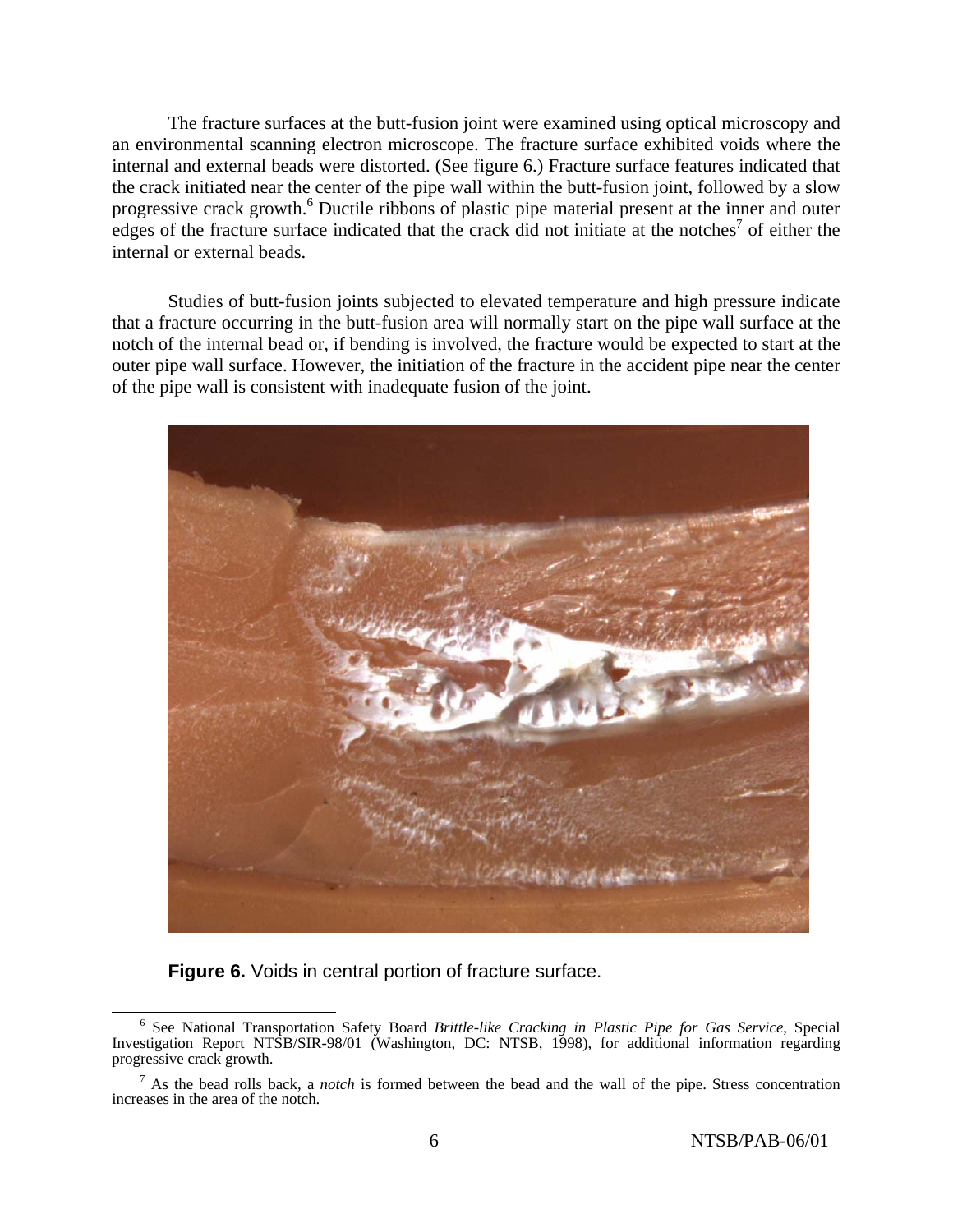The butt-fusion joint that joined the two coiled plastic pipes $\delta$  involved in this accident was made on January 10, 1996, using a machine called the McElroy 14, which is manufactured by McElroy Manufacturing, Inc. (McElroy). The two plastic pipes were manufactured in different years. One pipe was manufactured on May 16, 1995; the other was manufactured on October 5, 1994. Uponor Aldyl Company (Uponor) manufactured both medium-density<sup>9</sup> pipes. According to written certifications from Uponor, the pipe met the requirements of ASTM D-2513, "Standard Specification for Thermoplastic Gas Pressure Pipe, Tubing, and Fittings." Laboratory testing of the accident pipe determined that the dimensions, density, and melt index were within Uponor's production specifications.

## **Butt-Fusion Procedures and Inspection Criteria**

### *Preaccident*

Uponor had a butt-fusion joining procedure, adopted in December 1991, for its pipe product. Uponor qualified its joining procedure in accordance with Title 49 *Code of Federal Regulations* (CFR) 192.283.10 As a service to National Fuel and other pipeline companies, Uponor provided its procedure.

National Fuel had its own procedure for making butt-fusion joints. The butt-fusion joining procedures for National Fuel and Uponor were similar. The National Fuel butt-fusion procedure was adopted in February 1993. National Fuel made butt-fusion joints using a variety of machines. The company inspected and certified its butt-fusion machines in accordance with its procedures.

Uponor published a set of key visual inspection criteria for identifying an acceptable butt-fusion joint. These criteria were in effect in 1996 at the time the fusion joint involved in the accident was made. As stated in Uponor's inspection criteria (adjacent to photographs of butt-joint fusions), key visual criteria for a good-quality fusion included the following:

- Uniform bead development on both pipe ends
- Bead rolled back to pipe
- No misalignment between pipe ends

 $\frac{1}{8}$ <sup>8</sup> Butt fusion of coiled pipe is considered more difficult than fusion of straight pipe because the residual curvature makes it difficult to obtain an optimal alignment and reduce mitering. Proper procedures and equipment and extra care are necessary if high-quality joints are to be consistently produced.

<sup>9</sup> *Medium density* is characterized in ASTM D-2513. ASTM is now known as ASTM International, one of the largest voluntary standards development organizations in the world. ASTM was originally an abbreviation for American Society for Testing and Materials.

 $10$  Title 49 CFR 192.283 is issued by the U.S. Department of Transportation Pipeline and Hazardous Materials Safety Administration in Part 192, "Transportation of Natural and Other Gas by Pipeline: Minimum Federal Safety Standards;" Subpart F, "Joining of Materials Other Than by Welding;" Section 192.283, "Plastic pipe: Qualifying joining procedures.'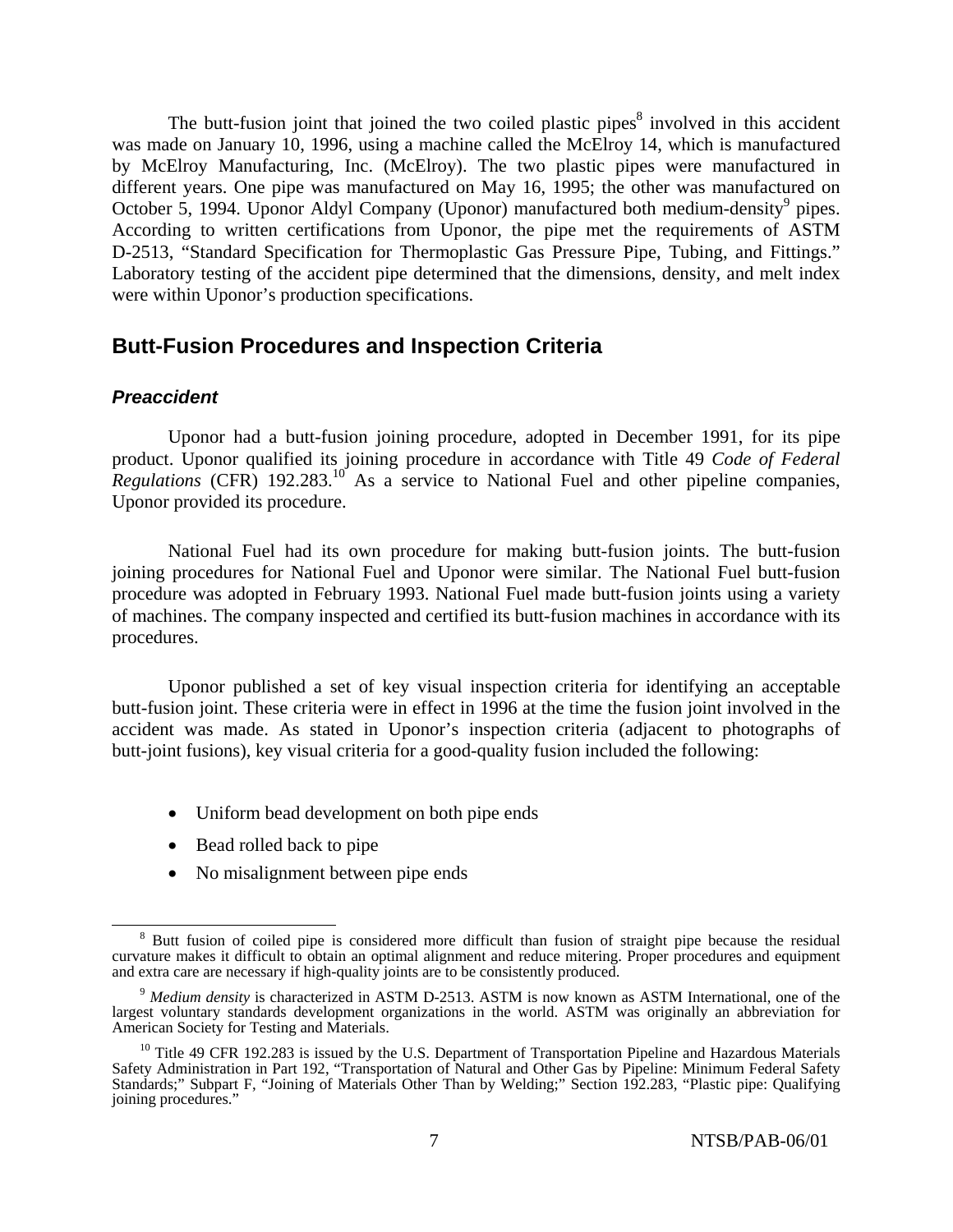In addition, the Uponor procedure stated that joints not meeting these visual criteria had to be remade before being placed into service. The Uponor procedure further stated, "If the pipe ends are not aligned, adjust them in the shells and . . . [start over]." This procedure did not address mitering.

National Fuel essentially used Uponor's inspection criteria. As part of its procedure for making a butt-fusion joint, National Fuel required the fuser<sup>11</sup> to inspect the completed joint for conformity with its criteria. National Fuel's procedure also stated, "If there is any reason to believe a butt fusion is defective, it shall be removed and replaced."

Safety Board investigators interviewed two current and two retired National Fuel employees familiar with National Fuel's fusion procedures and training at the time when the subject butt-fusion joint was made. The four interviewees included two master trainers who conducted initial qualification training and two foremen who requalified personnel in the field based on instructions from the master trainers. The interviewees stated that National Fuel had verbal instructions in effect in 1996 advising its fusers not to allow a visual miter; however, this guidance was not found in its written operating procedures.

The butt-fusion joint linked to the explosion was made with a 500-foot length of 2-inch coiled pipe that was butt fused to a previously installed 2-inch coiled pipe using the McElroy 14. According to the National Fuel butt-fusion procedure, the fusion required the fuser to apply 15 to 20 foot-pounds with the machine, which would have resulted in a joining force on the pipe ends of 165 to 215 pounds. A 500-foot roll of 2-inch plastic pipe weighs approximately 315 pounds. Depending on the placement of the pipe roll, the drag caused by the weight of the pipe roll could have been negligible or significant. The written procedures of Uponor, National Fuel, and McElroy did not account for drag force;<sup>12</sup> however, McElroy's onsite training program provided instructions to fusers so that they could determine in the field the drag force for a butt-fusion joint. Among the four National Fuel interviewees, there was variation in the level of knowledge regarding drag force and the need to compensate for its effects.

#### *Current*

Since the accident, the PWPoly Corporation has acquired Uponor. The combined businesses of PWPoly Corporation and Uponor operate under the name USPoly Company (USPoly). Today, USPoly continues to manufacture medium-density pipe, but it no longer manufactures the type of pipe involved in this accident.

USPoly's March 5, 2000, pipe joining procedure addresses the methods for joining coiled pipe using butt fusion and recommends that drag force be determined on a case-by-case basis. Its procedure requires that the completed joint be inspected and prescribes that any joint not meeting

<sup>&</sup>lt;sup>11</sup> A *fuser* is a person who makes fusion joints.

<sup>&</sup>lt;sup>12</sup> The fusion of a long or heavy segment of pipe is different from the fusion of two small segments of plastic pipe. *Drag force* is the force required to move the pipe to be joined. If this drag force is not added before applying the joining force, the proper joining force may not be applied.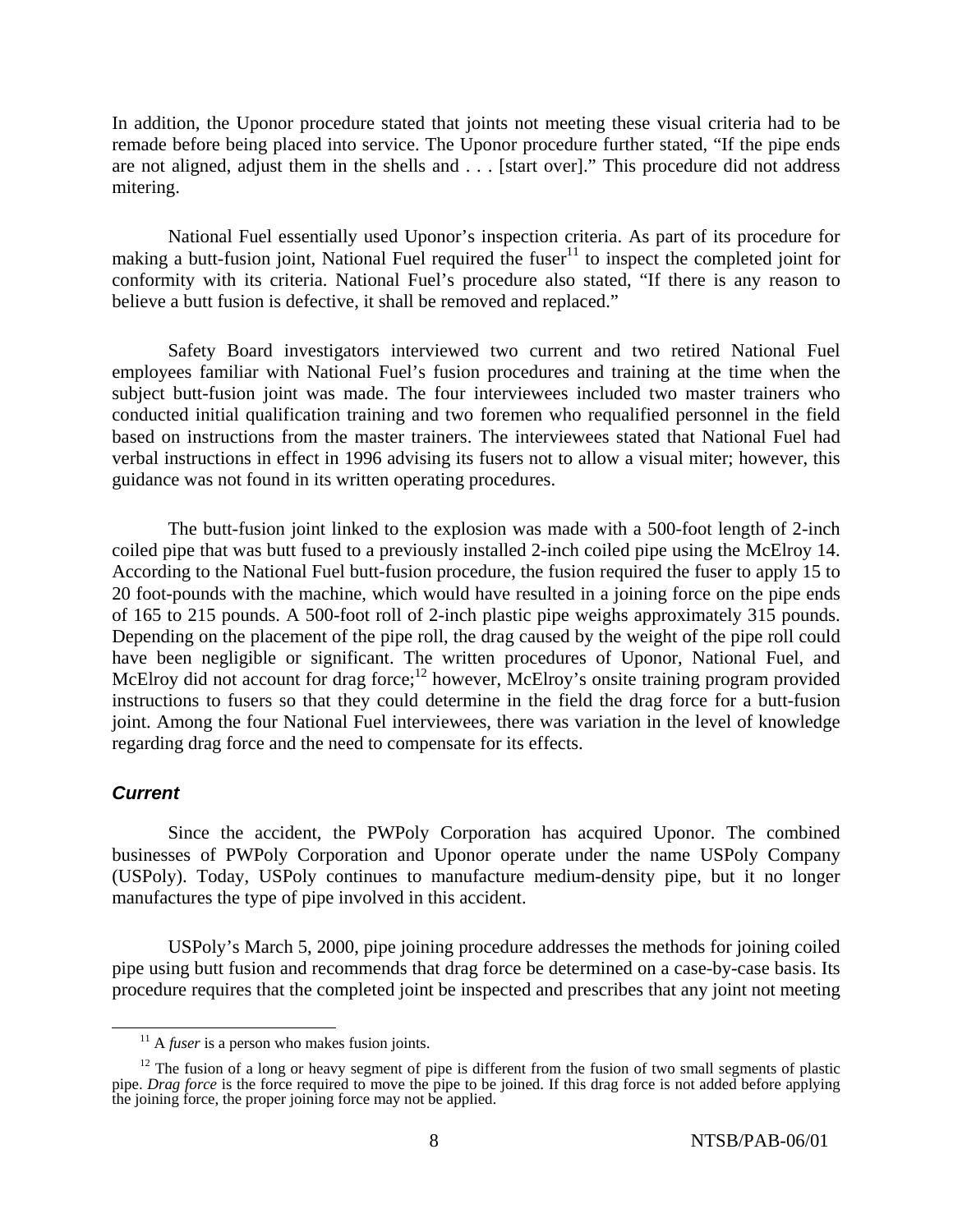visual inspection criteria be remade. The USPoly procedure does not address mitering. USPoly's key visual inspection criteria for its medium-density pipe product include the following:

- Complete and uniform beads
- Bead rolled back to pipe
- Alignment

The Plastics Pipe Institute (PPI) is the major trade association representing the plastics piping industry. The PPI publishes universal fusion procedures that are widely accepted throughout the pipeline industry. PPI's current butt-fusion joint procedure, published in late 2005, recommends that the drag force be determined on a case-by-case basis. The PPI procedure does not address the joining of coiled pipe or the avoidance of mitering. The PPI procedure includes an illustration of a properly made butt-fusion joint, but it does not specifically address inspecting the finished joint.

In November 2000, McElroy, the manufacturer of the McElroy 14, established butt-fusion procedures that recommend determining drag force on a case-by-case basis. In addition, McElroy specifies using PPI's fusion procedures or the pipe manufacturer's procedures for certain fusion parameters, such as joining force and holding time.

ASTM D-2657, "Standard Practice for Heat Fusion Joining of Polyolefin Pipe and Fittings," contains a general butt-fusion joint procedure. The ASTM procedure requires the use of PPI or pipe-manufacturer procedures to specify the fusion parameters. The ASTM procedure further prescribes inspecting the finished joint in accordance with recommended appearance guidelines. The ASTM procedure also addresses calculating and using a drag force.

National Fuel's current butt-fusion procedure, $^{13}$  published in May 2005, addresses joining coiled pipe. This procedure adds a predetermined fixed drag force for some fusion machines. As a part of its operating procedure, National Fuel requires the fuser to inspect the completed butt-fusion joint. This visual examination of the butt fusion includes proper alignment, no miter, complete bead rollover, relatively uniform beads, and proper bead width. National Fuel's current procedure states, "If there is any reason to believe the butt fusion is defective, it shall be removed and replaced." A butt-fusion joint made by a fuser in the field is subject to inspection by a foreman. Since January 1, 2000, National Fuel's Quality Assurance/Quality Control department has been performing periodic field audits that sometimes include inspections of butt fusions, depending upon the subject of the audit. The fusers have been required to use a permanent marker to write their employee identification number on their butt -fusion joints since January 2001.

<sup>&</sup>lt;sup>13</sup> National Fuel's current policy does not permit two segments of coiled pipe to be butt fused; however, a straight pipe can be butt fused to coiled pipe.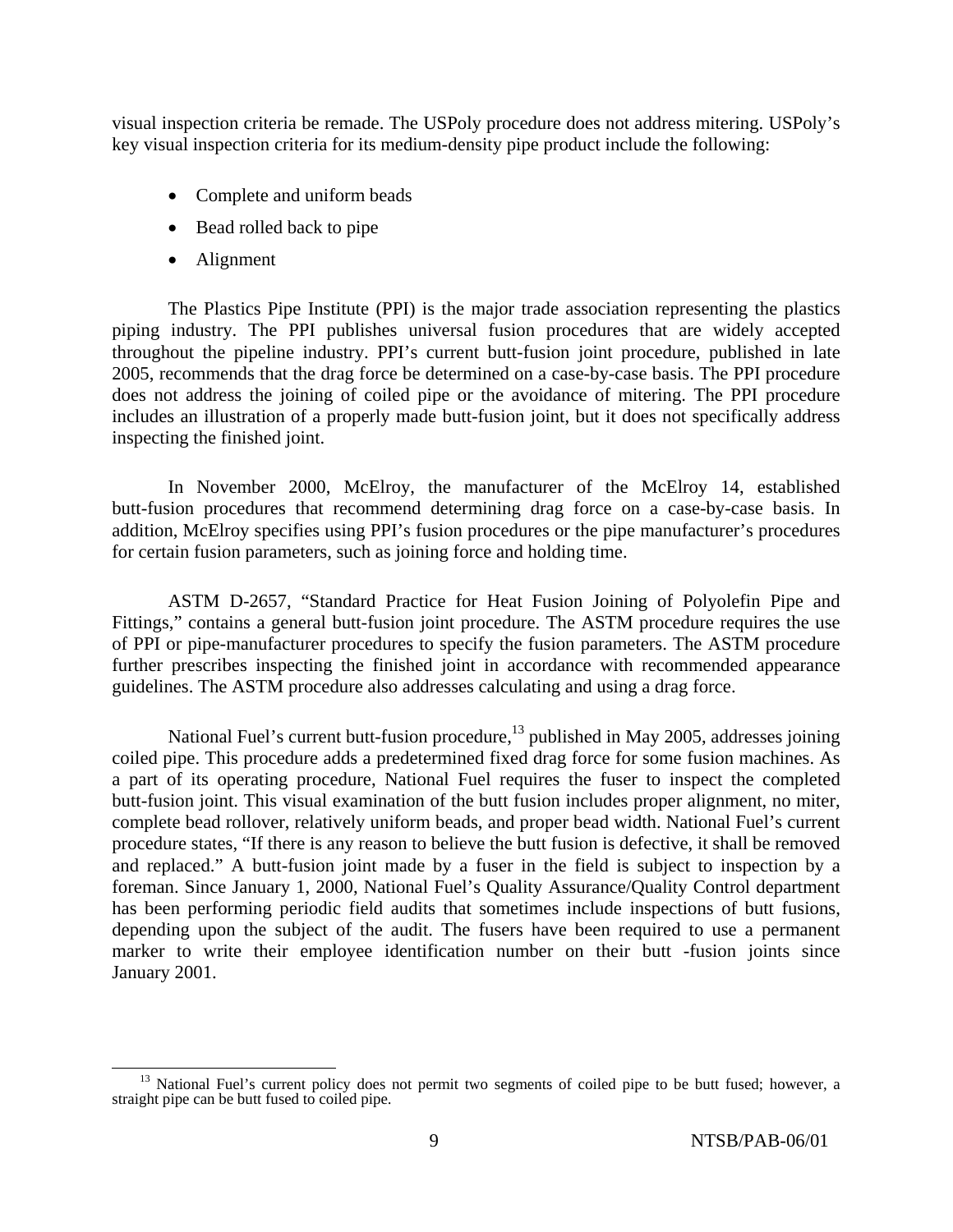## **Qualification of Fusion Personnel**

### *Preaccident*

Title 49 CFR 192.285 required that all personnel making plastic pipe joints be qualified under the applicable joining procedure. To qualify, the applicant had to have appropriate training or experience using the procedure and had to produce at least one joint using it. These joints were visually examined and mechanically tested by one of several approved methods, which included pressure testing, tensile testing, and cutting the joint into a minimum of three strips and bending them to failure. This testing was required for qualification and requalification.

Two qualified fusers were on the National Fuel work crew that installed the 2-inch plastic pipe on January 10, 1996. One of these fusers signed a form indicating that he had made the butt-fusion joint where the failure occurred. He also signed the chart of the final pressure test before this pipeline segment was placed in service.

According to National Fuel records, both work crew fusers passed their original plastic pipe butt-fusion qualification tests. Both work crew fusers requalified in 1994, 1995, and 1996. During their requalification tests, they used a variety of butt-fusion machines, including the McElroy 14. Their requalification testing was performed in accordance with 49 CFR 192.285. Their requalification records indicate that they received a review of procedures. The fusers were not given a written examination, and records did not reflect whether they were requalified using coiled or straight pipe. Neither crew fuser, according to National Fuel records, had a documented failed joint.

### *Current*

In its fuser qualification plan, National Fuel has two levels of training and qualification: initial qualification and requalification. New employees who produce plastic fusions and fitting installations are required to take an initial training course. The course reviews the National Fuel procedures, best practices for plastic material installation, and fusion and mechanical coupling installation. Individuals performing plastic joining are requalified on an annual basis. Both the initial and requalification programs include instructional videos, reviews of updated or changed operating procedures, and changes in materials or products. Both a written test and a practical exam are given. The trainee must be able to differentiate between acceptable and unacceptable fusions. The trainee is required to make test joints that may or may not be made from coiled pipe. These joints are visually examined by the trainer and then evaluated by mechanical testing. To qualify an individual for the inspection of fused plastic pipe, National Fuel requires the individual to pass either a written or an oral examination and to understand how to determine that a joint meets National Fuel's acceptance criteria. On March 8, 2004, two Pennsylvania Public Utility Commission (PUC) inspectors audited National Fuel's program. No issue regarding National Fuel's butt-fusion operator qualifications was identified in the audit report.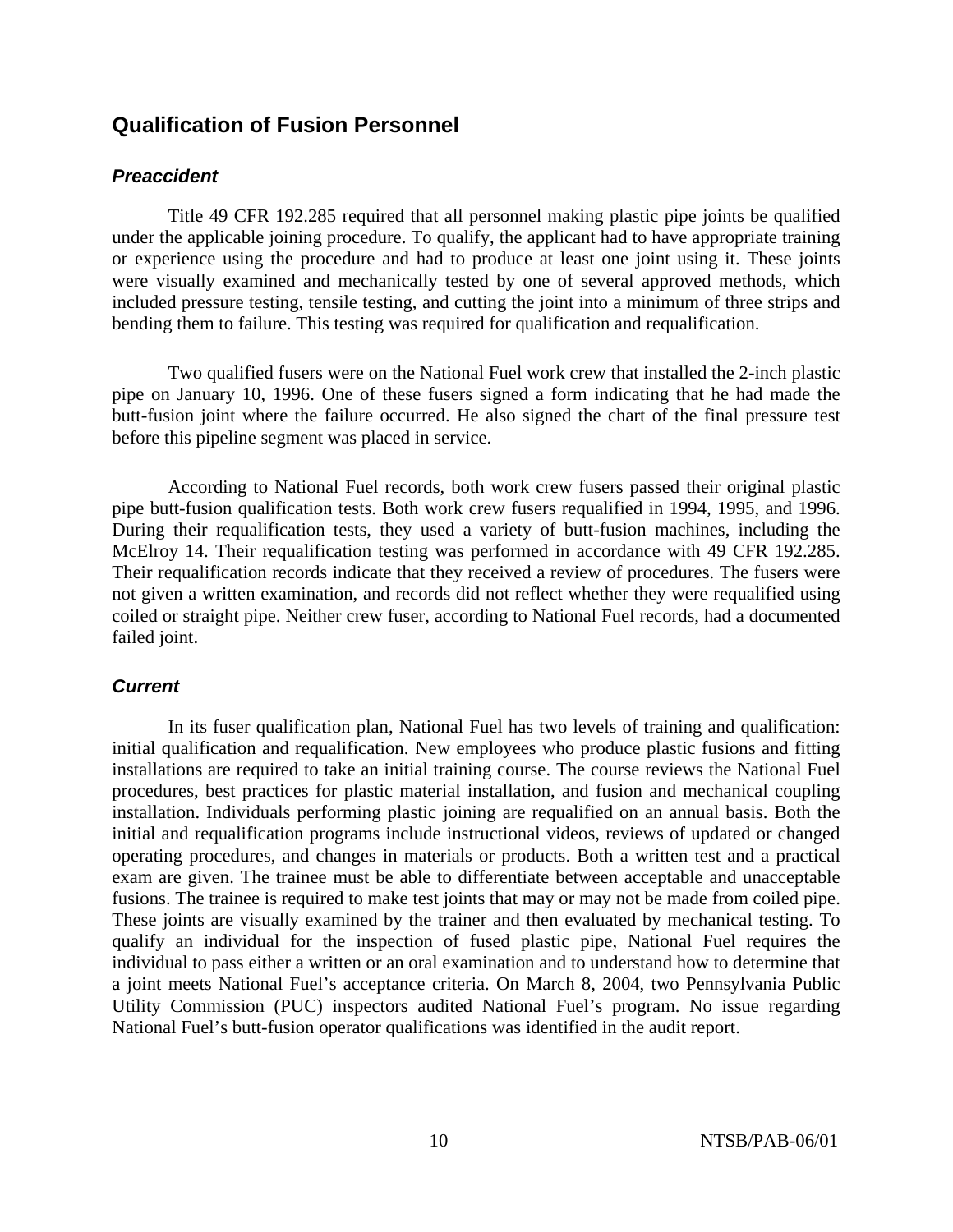### **Additional Fusions Removed from DuBois**

The Pennsylvania PUC supervised the excavation and visual inspection of an additional 40 joints from an area in the vicinity of the accident that were made in either 1994 or 1996. Inspectors from the Pennsylvania PUC removed 24 of the joints and submitted them to the Safety Board for laboratory analysis.

Of the 24 joints examined at the Safety Board's Materials Laboratory, 5 were made from straight pipe, and 19 were made from coiled pipe. The five joints made from straight pipe were found to have sufficiently uniform beads, complete bead rollover, no visible miter, and proper alignment.

About half of the 19 joints made from coiled pipe had visible variation in bead width, but all were relatively uniform. All of the 19 joints had complete bead rollover. The 19 joints had miter angles that were greater than those on the straight pipe joints; the miter angles for the joints made from coiled pipe ranged from 0.7° to 4.2°. The average angle of the miter for the 19 joints was 2.08°. Thirteen of the 19 joints made from coiled pipe had a misalignment in excess of that allowed by National Fuel and Uponor. Two joints had an area that separated in the joint during tensile testing. These two joints had regions of poor bonding in the fusion area; one of the joints exhibited voids similar to those observed on the fracture surface of the accident joint.

Records to identify a specific fuser with any of the 24 joints examined by the Safety Board's Materials Laboratory were unavailable. National Fuel records show that in 1994 there were nine qualified fusers and in 1996 there were seven qualified fusers who could make butt-fusion joints in the DuBois Service Center area.

## **Gas System Performance Monitoring**

Federal regulations (49 CFR 192.613 and 192.617) require that gas pipeline system operators have procedures in place for monitoring the performance of their gas systems. These procedures must cover surveillance of gas system failures and leakage history, analysis of failures, submission of failed samples for laboratory examination (to determine the causes of failure), and minimizing the possibility of future recurrences. National Fuel has reported that it is revising its surveillance and analysis program to address the integrity of butt-fusion joints.

### **Probable Cause**

The National Transportation Safety Board determines that the probable cause of the leak, explosion, and fire in DuBois, Pennsylvania, on August 21, 2004, was the fracture of a defective butt-fusion joint and the failure of the National Fuel Gas Distribution Corporation to have an adequate program to inspect butt-fusion joints and replace those joints not meeting its inspection criteria.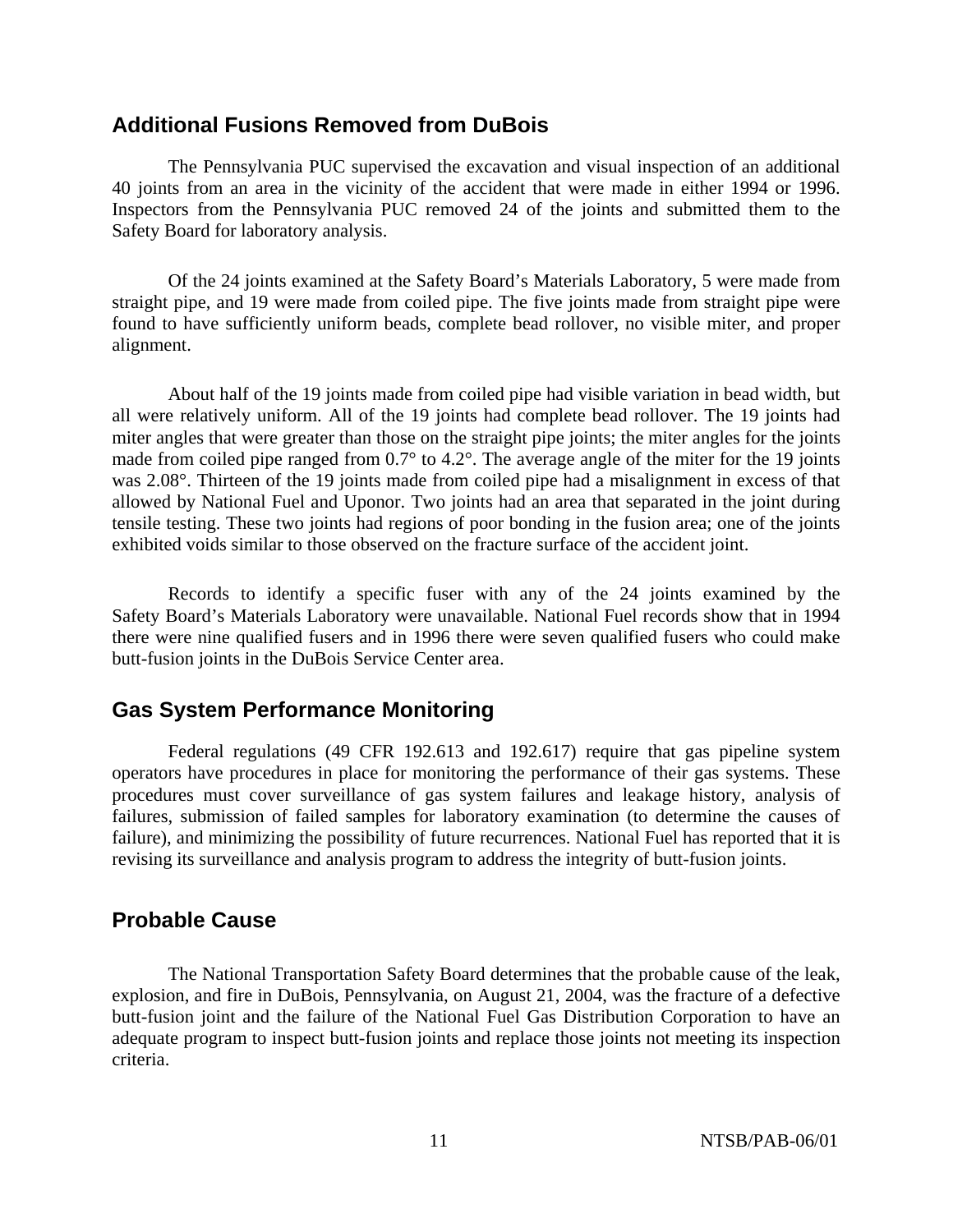## **Recommendations**

As a result of its investigation of the August 21, 2004, DuBois, Pennsylvania, pipeline accident, the National Transportation Safety Board makes the following safety recommendations:

### **To the Pennsylvania Public Utility Commission:**

Require an analysis of the integrity of butt-fusion joints in National Fuel Gas Distribution Corporation's gas distribution system and replacement of those joints that are determined to have unacceptable characteristics. (P-06-1)

### **To National Fuel Gas Distribution Corporation:**

Revise your butt-fusion procedures for plastic pipe to include a requirement for determining drag force in the field for each butt-fusion joint. (P-06-2)

Revise your initial qualification and requalification procedures for plastic gas pipe to ensure fusers produce test joints made from coiled pipe with characteristics similar to those experienced in the field. (P-06-3)

### **To USPoly Company:**

Revise your butt-fusion procedures to include a requirement for the avoidance of mitering in plastic gas pipe joints. (P-06-4)

### **To the Plastics Pipe Institute:**

Revise your butt-fusion joining procedure for plastic gas pipe to (1) stress the importance of inspecting the finished joint, (2) include guidance on the joining of coiled pipe, and (3) include a requirement for the avoidance of mitering. (P-06-5)